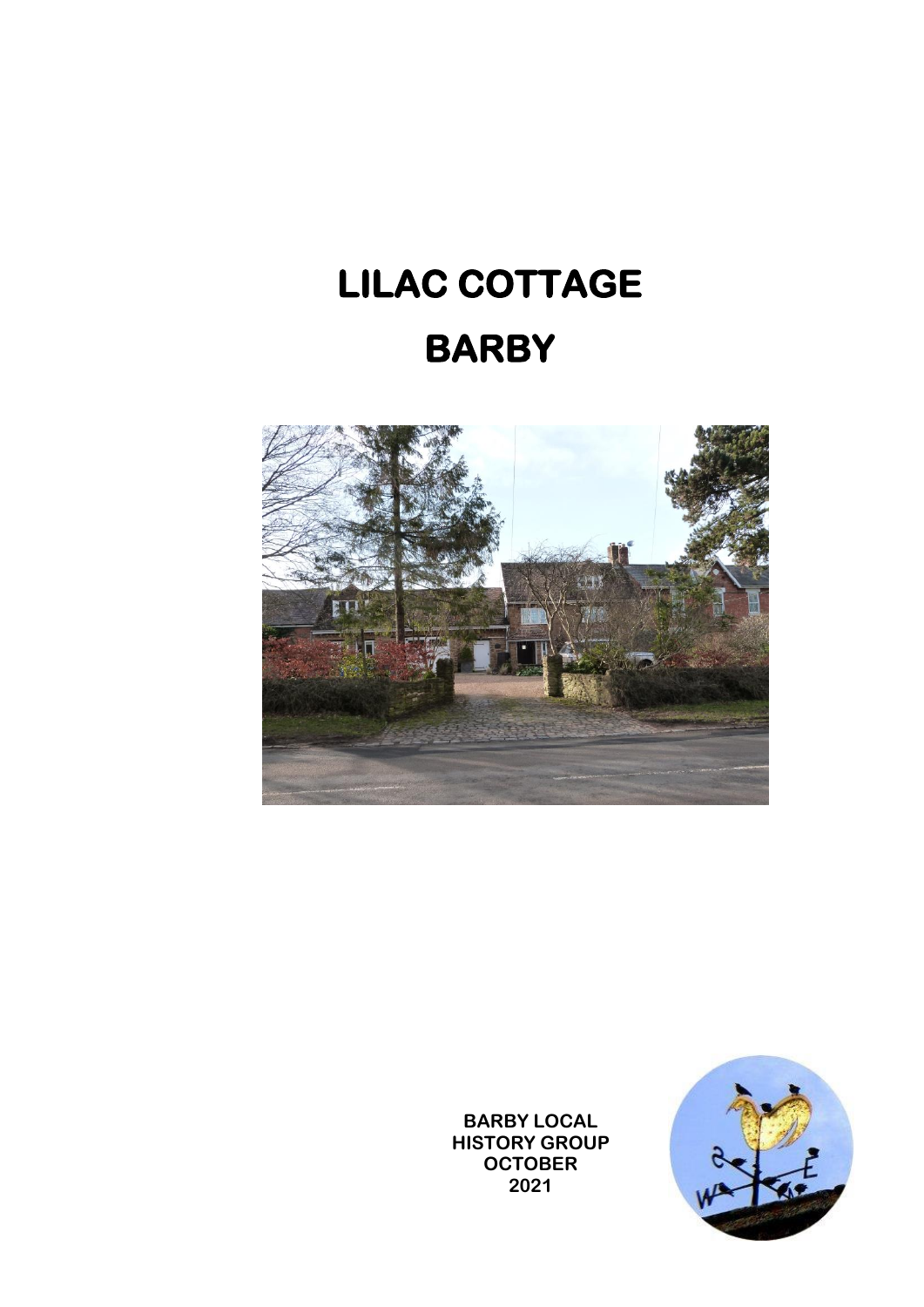# **CONTENTS**

- INTRODUCTION
- DEEDS
- THE PLOT
- 1745 to 1803
- ELIZABETH BUTLIN'S MORTGAGES
- DANIEL CHILD
- 1803 to 1884
- 1884 to 1964
- A MEMOIR
- 1964 to 1977

APPENDIX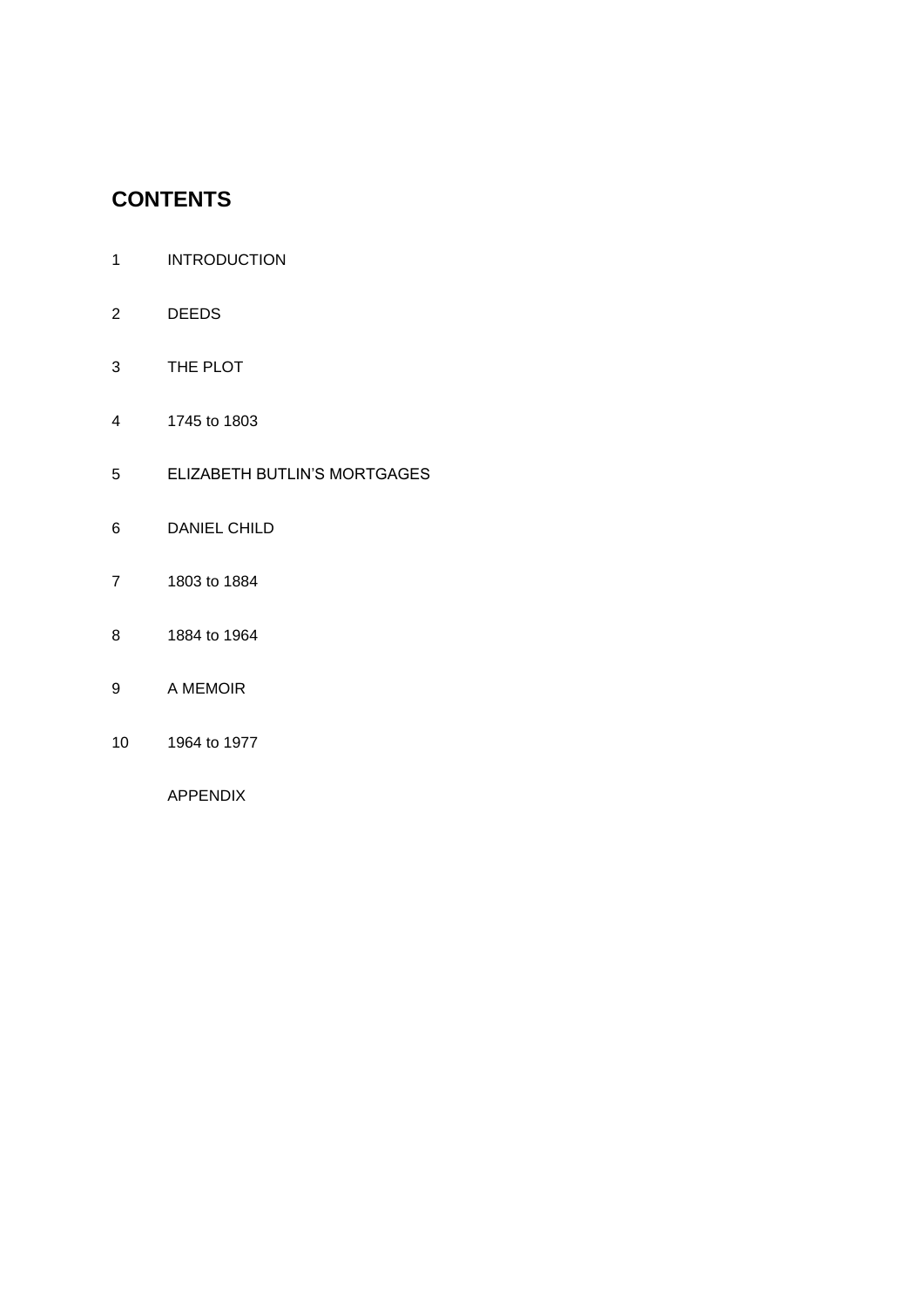#### **1 INTRODUCTION**

*Lilac Cottage* lies near the centre of Barby village, on the west side of Daventry Road, between *The Laurels* to the north and *Fairholme* (formerly *Fairholme Farm*) to the south, forming a continuous line of buildings. It has been 10 Daventry Road since the village's properties were given numerical addresses in 1966. It was first referred to by its present name in 1955: until then, it was a property on Main Street (or High Street), defined by its ownership. It is not a listed building.

The property, as viewed from Daventry Road, appears to consist of three contiguous stone buildings. It is now occupied by a single family but, for more than eighty years, it was described as a collection of four dwellings, and previously two separate properties. However, the plot of land associated with it was unchanged for at least 230 years until 1977. There is a datestone set in the façade of the northernmost section of today's building which bears the date '1745' and the initials C, D and M.



The history of this plot and the houses built upon it, which is given here, has been derived principally from its deeds, loaned to Barby Local History Group by the present owners, with additional information from Barby parish records, other documents in the Group's archives and former residents.

#### **2 DEEDS**

The property's deeds contain references to transactions carried out between 1669 and 1977. They include fifty one documents, mainly conveyances and mortgages, which have been numbered individually for ease of reference, in approximately date order. Thus a reference such as Doc x refers to the deed numbered x. Despite the evidence of the loss of original deeds in a fire in 1826, the majority of the documents in the collection which predate the fire are signed and sealed as originals. The remaining documents, consisting mainly of search record requests, have not been numbered, but all have been photographed. A descriptive list of the numbered documents is given in the Appendix.

#### **3 THE PLOT**

The plot was first defined in a deed of sale dated 5 June 1745. The description formed the basis of descriptions in successive deeds for more than 120 years. The property consisted of

*'all that messuage cottage or tenement with the appurts situate standing & being in Barby … together with One Bay of Barning to the same belonging' and 'also all that plot piece or parcell of inclosed ground' now 'hedged quicked & set out containing in length 30 yards & in breadth 18 yards … together with all & singular Houses, Outhouses Edifices buildings barns yards orchard & gardens backsides lights easements trees woods underwoods hedges Ditches Quicksetts mounds fences ways waters passages priviledges profits Commodities Emoluments hereditaments & appurtenances whatsoever '.* [Doc 1]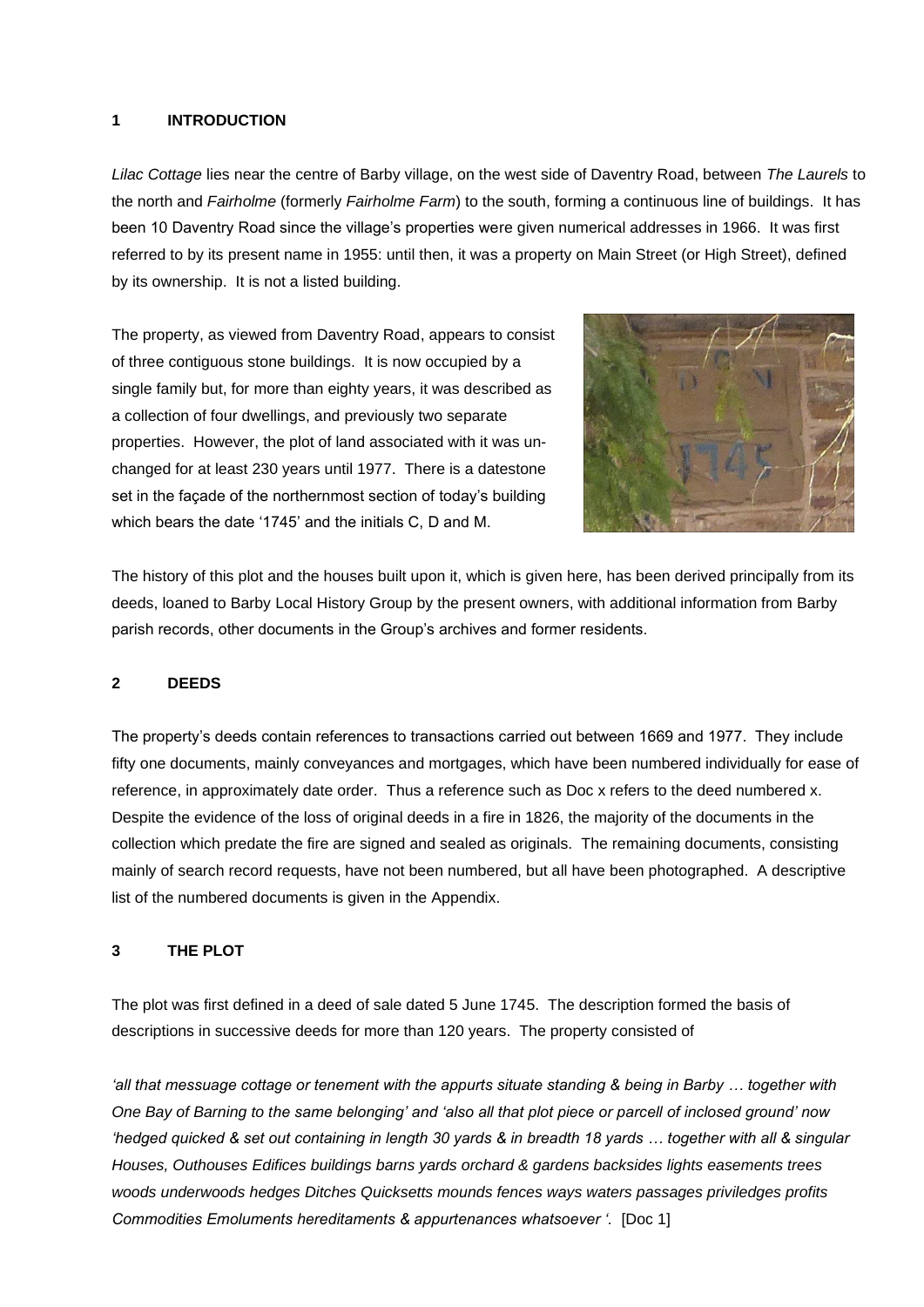Thus the property was essentially a house and barn lying within a fenced plot of land which contained a range of miscellaneous buildings and vegetation.

The purchaser of the property was Edward Elkington, a shoemaker, whose ancestors were already living in Barby in the seventeenth century and whose descendants later lived in *Westfield House*; he paid £48 19s.<sup>1</sup> The vendor was Thomas Lee the Elder, a yeoman of Kilsby. Before the sale, the house and barn had been occupied by William Mercer, whilst the land had been occupied by William Butler. None of these owners or occupiers have initials which correspond with those on the cottage's datestone. [Doc 1]

Thomas Lee had inherited the property from his 'kinsman' John Edmonds, a collar maker of Braunston, who died on 25 November 1744. Lee took possession on 25 May 1745. Edmonds had inherited the property from his uncle Richard Marriott of Thurlaston. Marriott was given the property by his father in 1689 on the occasion of his marriage to Elizabeth Bennett, but he died without heirs in 1721. He had already bequeathed the property to Edmonds, the son of his sister Rebecca, in his will of 1716. Marriott's father, a mason of Norton, had purchased 'a messuage lands and hereditaments in Barby' from George Clerke of Watford in 1669. $^2$ Thus the house of 1745 could have been built by any of these previous owners. [Docs 1 & 3]

Lee could not take possession of the plot until he had paid Edmonds' widow Emma £250, as specified in Edmonds' will of 9 October 1736. This sum reflects the fact that the plot sold to Elkington was only a part of Lee's inheritance from Edmonds, who had inherited two messuages, two closes, a yardland and a half of a quarter yardland in Barby's open fields from Marriott.<sup>3</sup> Having sold the *Lilac Cottage* plot, Lee was left with a second messuage, a second close and farm land. [Doc 3]

It seems that this second set of a messuage and close comprised the site of what became *Fairholme Farm.* At the time of sale to Elkington, Lee owned a barn separated from Elkington's barning by 'a certain pair of couples'; the cost of maintaining this arrangement was to be shared between them.<sup>4</sup> Twenty years later, Lee's son Joseph was living in the *Fairholme* farmhouse, which today bears a datestone inscribed '1768'.<sup>5</sup> At the time of Enclosure, he was granted land in lieu of his yardland plus half a quarter of a yardland. [Doc 1]

#### **4 1745 to 1803**

Later references, to Elkington's living in a dwelling previously occupied by Mercer, suggest that Elkington did not demolish the cottage he bought in 1745. He might have spent time 'modernising' it, as he did not marry until August 1748. [Doc 9] He certainly carried out changes to some of the other buildings on the plot because in 1747, he sold property described as a messuage, cottage or tenement, consisting of two bays of building, with one bay of barning adjoining to the south, and to the north adjoining the dwelling house in which he lived, together with a piece of land to the west, measuring 12 yards E/W and 6 yards N/S, all formerly occupied by Joseph Bassett (who died in 1757, aged 72). This would have been the site of the southern section of today's building, bordering the *Fairholme* property. The transaction with John Wilson, a weaver of

<sup>1</sup> For more information about members of the Elkington family, see barbylhg.org, uk, *The Elkiington Family of Barby.*

<sup>2</sup> Staffordshire Record Office (SRO), Lichfield Consistory Court (LCC), B/C/11, Will of Richard Marriott proved13 April 1721

<sup>3</sup> SRO, LCC, B/C/11, Will of Richard Marriott

<sup>4</sup> Couples, or couplings, were wooden structures helping to separate but support adjacent buildings.

<sup>5</sup> For more information about the Lee family, see barbylhg.org.uk, *Fairholme Farm.*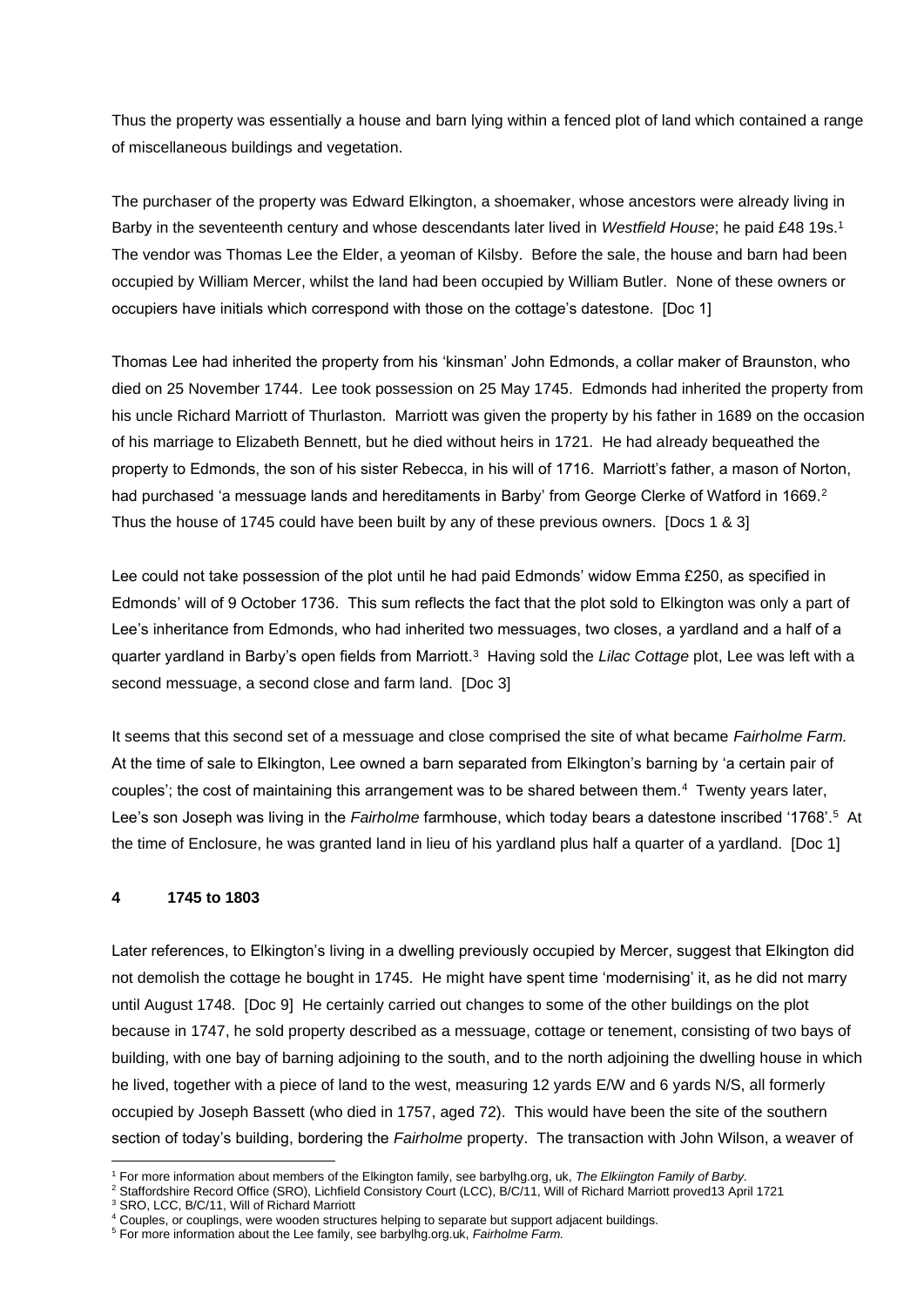Barby, was agreed on 6 October 1747 and completed the next day; Wilson paid £30 10s 6d for his property. The area of the land accompanying the converted barn does not seem to have been considered a significant part of the area remaining with the main dwelling on the plot. [Docs 2 & 4]

As part of the agreement between Elkington and Wilson, they were to share the costs of digging and maintaining a well in Wilson's yard, for both to use, Elkington being responsible for creating a gateway into Wilson's yard for this purpose. In addition, Wilson was 'to wall up with stones and lime' the doorway from the remaining Elkington property into his cottage and to maintain the intervening wall, on which Elkington was allowed to place his timber and couples. Wilson was also required to create a new doorway from his cottage, giving access to 'the open and common street of Barby'. [Doc 4]

Elkington and his wife Sarah (née Clarke) lived in the (possibly improved) original cottage and took over the land occupied by William Butler (who died in December 1762, aged 59).<sup>6</sup> In 1752, Elkington paid window tax on nine windows, which suggests either extremely elaborate improvements or ownership of other houses.<sup>7</sup> When they sold it for £90 on 7 June 1761, the purchaser was Joseph Butlin, already the tenant of the messuage, barning and land. [Doc 6]

On 30 November 1763, Wilson mortgaged his property for £22 for a term of 1000 years with Thomas Holled, a gentleman of Lutterworth. The property was now occupied by John Middleton, Wilson having moved to 'Hill Morton'. [Doc 7] On 11 August 1773, Wilson redeemed his mortgage by selling to Thomas Pittom, a jersey comber of Barby, who paid £34 to Holled and £7 to Wilson, a total of £41, including interest paid at 5%. This property was probably for the use of Thomas' son William. [Doc 8]



This section of the Barby Enclosure Map of 1778 shows the plot owned by Joseph Lee, owner of *Fairholme Farm*, the plot occupied by Joseph Butlin in the northeastern corner, and Thomas Pittom as the owner of some part of the southern half of the buildings on Butlin's plot.

*Source*: Northamptonshire Record Office (NRO), Map 5082

The two properties sold by Elkington, to Butlin in 1761 and Wilson in 1747, were to be rejoined under the same ownership in 1803. Butlin had died in 1782, aged 61, leaving his property to his wife, Elizabeth, who, following several years of mortgaging and remortgaging, sold it, in partnership with her son William, on 30 September 1796, to Daniel Child, a victualler of Barby, for £85. [Docs 9-13]

### **5 ELIZABETH BUTLIN'S MORTGAGES**

On 22 July 1785, Butlin's widow, Elizabeth (née Salsbury), arranged a mortgage of £40 for 500 years with Elizabeth Bennett, a widow of Rugby, the property being as described in 1761 when it was purchased from

<sup>&</sup>lt;sup>6</sup> Dates of births, marriages and deaths, when not recorded in the deeds, are taken from Barby parish registers.

<sup>7</sup> Northamptonshire Record Office (NRO), D6330, Window Tax, 1752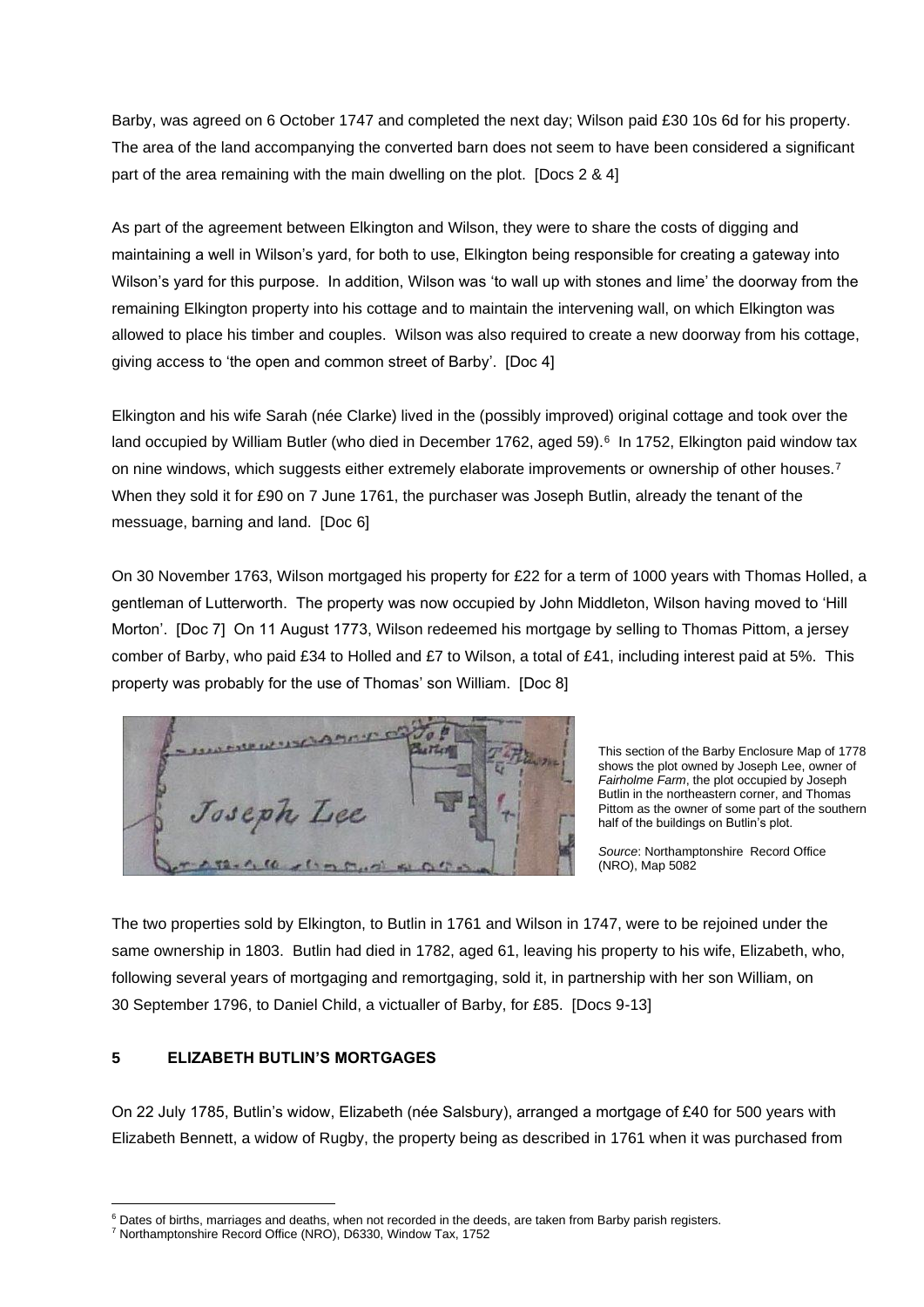Elkington ie including a plot measuring 30 yards by 18 yards, but excluding the buildings and yard sold to Wilson. Butlin was obliged to insure the property for the sum of £100. [Doc 9]

On 21 August 1790, Butlin rearranged the mortgage with Mary Burbury, a spinster of Pailton, and borrowed another £20 from her, the plot now described as being 30 yards by 80 yards 'or thereabouts'. [Doc 11]

Again, on 5 October 1793, Butlin rearranged her mortgage, this time with John Cosby of Newbold upon Avon. Again, she borrowed more money, this time only £5, making the total of her debt £65. The plot was again described as being 30 yards by 80 yards. [Doc 10]

On 29 September 1796, Elizabeth and her son William arranged to sell the messuage and plot of 30 yards by 80 yards to Daniel Child and his trustee Thomas Lee (the grandson of Thomas Lee the Elder, who had owned it in 1745). Although William signed the document, Elizabeth made her mark. The transaction was completed the following day, with the sale for £85 to Child. [Docs 12 & 13]

#### 6 DANIEL CHILD

Child then purchased Wilson's former property, still owned by Pittom, on 20 April 1803 for £48; Pittom was now a woolcomber living in Bedworth. Thomas Pittom the Younger, grazier, acted as trustee for Child. There is no indication of who was actually living in the premises at the time of sale. $8$  [Doc 15]

Daniel Child was born about 1750, but does not appear in the Barby parish registers until the baptism of a son in 1775. In 1777 he was included in the parish militia list as being between the ages of 18 and  $45.9$  In 1778, at the time of the enclosure of Barby's open fields, he was living in Town Street (now called Kilsby Road). He was one of those village residents who purchased verges, lying between their properties and the highway, from Arnold, the lord of the manor; he paid 14s 9d for

7 perches.<sup>10</sup> He was the landlord of *The Crown Inn*, the venue for meetings of the Enclosure commissioners.



Source: *Northampton Mercury*, 16 October 1790



This section of the Enclosure Map shows D Child living in Town Street.

*Source*: NRO, Map 5082

His wife Elizabeth died in 1785, aged 35, having borne at least seven children. In 1790, Child tried unsuccessfully to sell his 'full business'.

<sup>8</sup> For more information about the members of the Pittom family, see barbylhg.org.uk, *The Pittoms of Barby, Northamptonshire* <sup>9</sup> *Northamptonshire Militia Lists 1777*, ed by Victor Hatley, Northamptonshire Record Society 25 (1973)

<sup>10</sup> NRO, 24P/211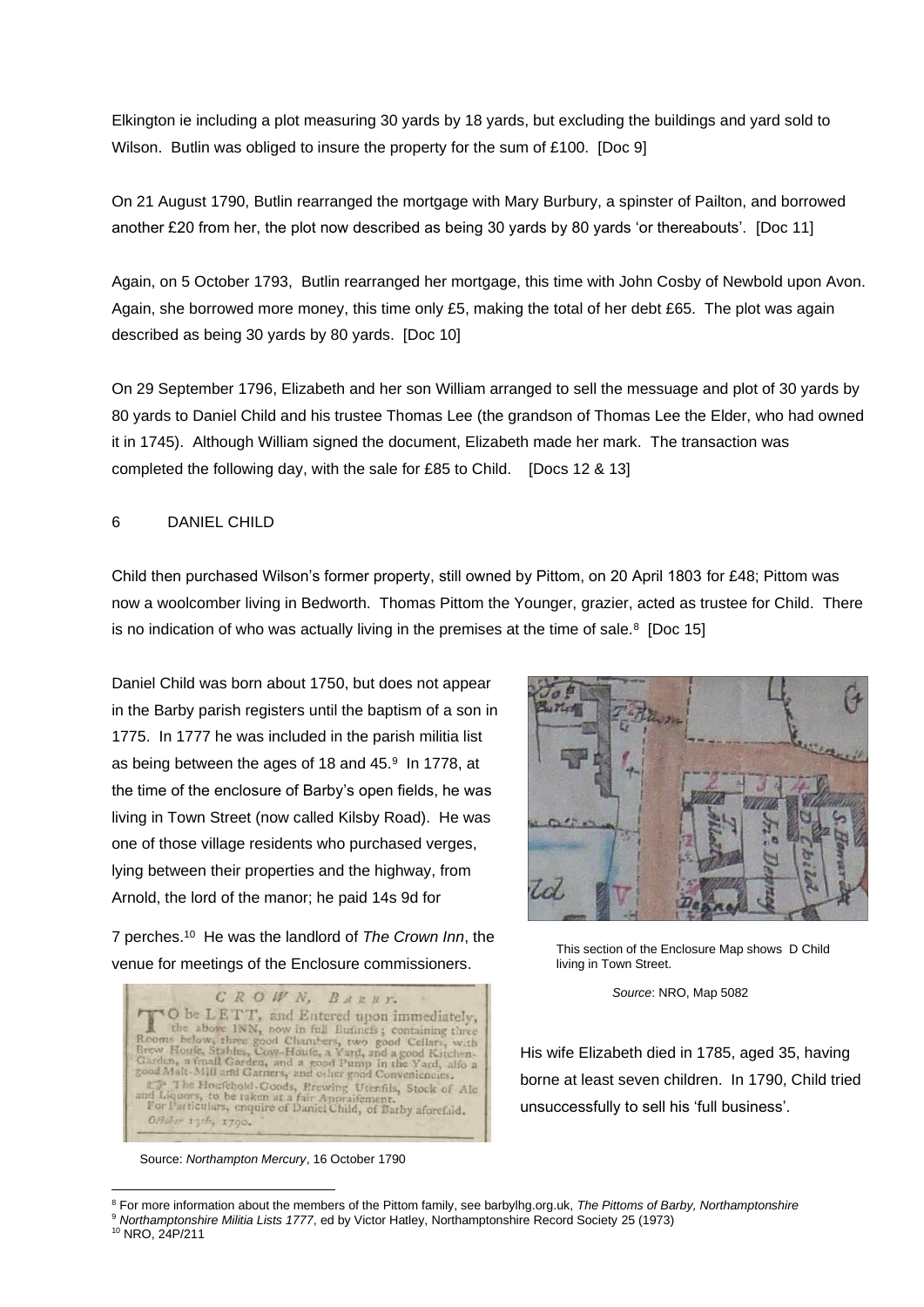In 1793, he had married for a second time. He married Mary Dunn. The couple's initials comprise the set seen today on the datestone of *Lilac Cottage*.

To be SOLD by AUCTION, By M. WAGSTAFF, On Thurfday the 26th Day of November, 1795, at the<br>House of Mr. D. CHTL D, the Crown that, in<br>BARBY, in the County of Warwick, between<br>the Hours of Foar and Six p'Clock in the At-<br>termon, Inspect to the Conditions of Sale be then and there produced, in two Lots, A LL that FREEHOLD Stone-Built  $110$ 

By 1798, Child owned Wilson's land and was a tenant of the Rector: previously he had been a tenant of John

Source: *Northampton Mercury*, 14 November 1795

Clarke.<sup>11</sup> He was already setting himself up in a new life as a farmer when he purchased Pittom's plot.

#### **7 1803 to 1884**

On 25 March 1805, Child mortgaged his two properties for £100 with Richard Pittom, brother of Thomas the Elder, and was obliged to insure the properties for £100. Child did not sign, but made his mark. Thomas Pittom the Younger, son of Richard, acted as trustee in the mortgaging of Thomas Pittom the Elder's former property, whilst Thomas Lee acted similarly for the Butlin property. [Doc 14]

Child owned other property in the parish, amounting to at least 36 acres in 1814. This land consisted of two messuages, two gardens, 8 acres of land, 8 acres of meadow and 20 acres of pasture. In 1819 he was described as a farmer when he mortgaged part of this property, formerly part of *Barby Wood*, on 22 April, together with the *Lilac Cottage* properties. For the sum of £1000 at 5% interest, Child mortgaged his properties with Robert Russell of Camberwell, esquire, and the Rev John Birdsall of Cheltenham. He was obliged to take out insurance for £200. [Docs 16 & 17]

On 31 December 1823, Child took out a new mortgage, with Rebecca Gammage, a spinster of Daventry, for £100. He had redeemed his mortgage with Russell and Birdsall by selling his *Barby Wood* property to Thomas Lord of Kilsby. [Docs 18 & 19]

On 17 December 1823, William Ferdinand Wratislaw of Rugby, gentleman, assisted by William Francis Patterson of Leamington Priors, gentleman, had inspected ten pages of documents which they believed to be true abstracts of Daniel Child's title to property in Barby, the original deeds all properly complete and stamped. In addition, Patterson had drawn up an abstract, of three pages, of a title deed for property in Barby which Thomas Lord later purchased from Child, and for which he had secured a mortgage of £500 for 1000 years with Russell and Birdsall on 17 December 1823. In January 1824, Patterson took all the original documents to Russell at Old South Sea House, Old Broad Street, London, put them in a tin box with brass handles and ornaments (said to be fireproof), bought from Mr Milner of Sheffield, and left them with John Ferguson Saunders, a merchant with whom Russell carried out his commercial business, at his counting house. Patterson kept the abstracts in his office at Leamington Priors. [Doc 20]

Wratislaw and Patterson swore affidavits confirming their actions regarding these documents on 30 November 1827 and 3 December 1827 respectively. On 24 December 1827, Russell swore an affidavit to say that he kept the key of the tin box in his house in Dalston, and saw the box in the counting house on 29 March 1826.

<sup>11</sup> The National Archives, IR23/63/64 ff136-7; NRO, YZ 6423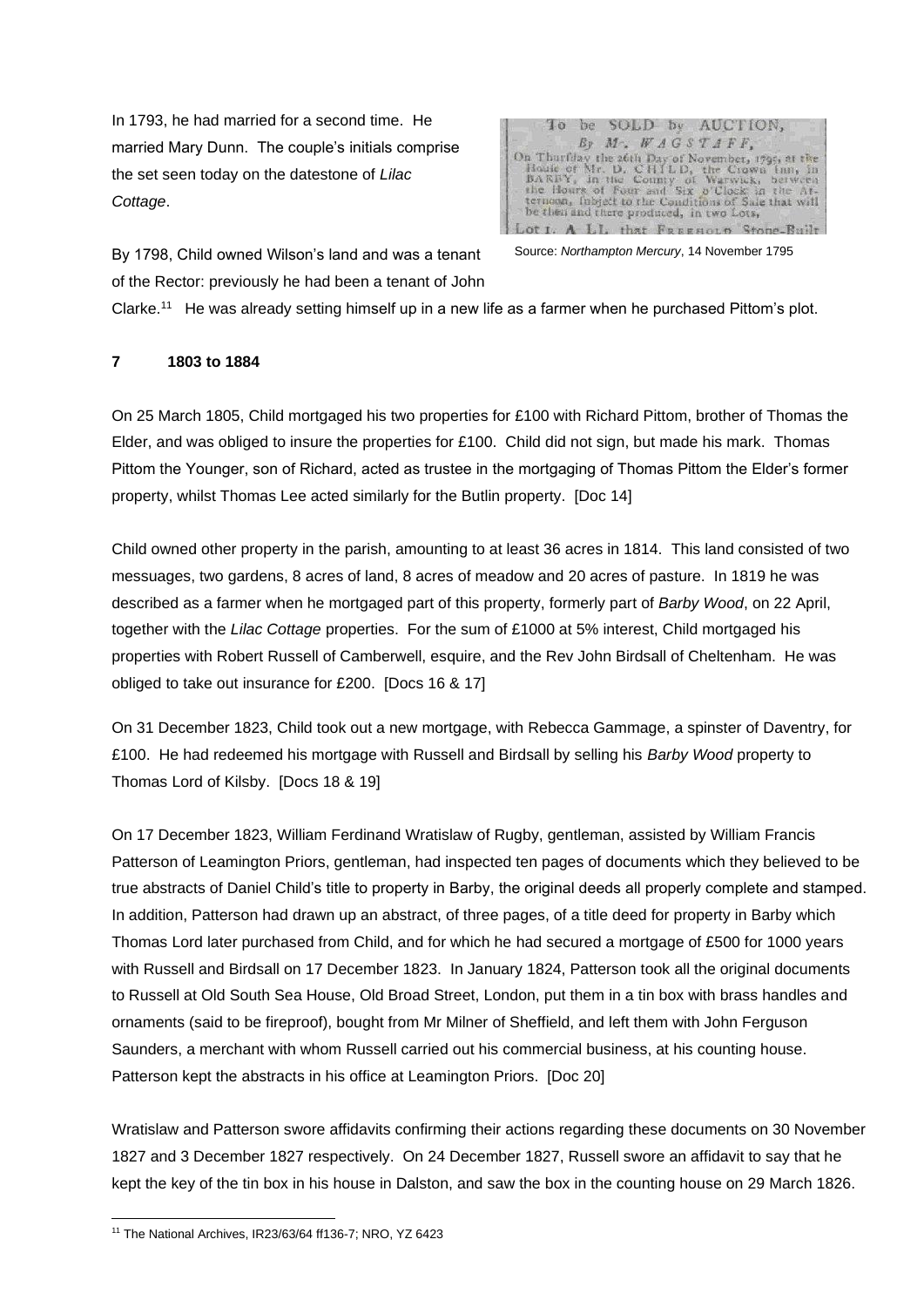Henry Burgh of Leadenhall Street, City of London, clerk to Saunders, also swore that, on 30 March 1826, a fire broke out at three o'clock in the morning in the counting house; all that was left of the tin boxes were some handles and ornaments made of brass and a padlock; Russell's key fitted the padlock. [Doc 20]

However, the existing documents purporting to be deeds of *Lilac Cottage* appear to be genuine, rather than abstracts of the originals, although none of them record the sale to Thomas Lord.

Daniel Child died in September 1829, aged 78. On 26 August 1830, his widow, Mary, mother of eight of his children, together with her nephew Henry Fleckno of Braunston, grazier, a devisee in trust with Mary of her husband's will, set about selling her property. This time the property was described as including a piece of land measuring 30 yards E/W by 18 yards N/S, rather then 80 yards N/S. Mary prepared to sell to Richard Lee, the great grandson of Thomas Lee, owner of the property in 1745. Thus, Mary Child and her nephew sold the property to Lee, the following day, for £130, being £125 for the mortgager, Rebecca Gammage, and £5 for themselves. [Docs 22 & 23] Intriguingly, Richard's father Thomas, in his will proved in 1835, left the same property to Richard; perhaps he had loaned Richard the money to buy the property and was writing off the debt.<sup>12</sup>

Richard Lee died in February 1850. In his will he appointed his brother Thomas Lee of Welton and brother-inlaw Edward Howard of Coventry as executors, instructing them to sell his property as soon as feasible after his death. This they attempted to do, in September 1850, to no avail. After Howard died in 1861, Lee again put the property up for public auction at *The Crown Inn*. However, on neither occasion was any 'adequate bidding' made. Lee, therefore, made a private agreement to sell to Sarah Lee, widow of Richard, for the sum of £160, being 'the most money that can reasonably be obtained' for the properties. The properties were described as Child's House and Cottages; the first being the messuage with one bay of barning formerly occupied by William Butler, then Daniel Child; the three cottages being formerly known as two bays of building, with one bay of barning to the south and adjoining to the north a dwellinghouse in which Edward Elkington formerly lived; all together with land measuring 12 yards by 6 yards and 30 yards by 18 yards. The cottages were now occupied by Widow Murton, Foster and Josiah Coleman; the house by Richard Roberts. The sale took place on 23 December 1867. [Docs 24 & 26]

In 1882, when Sarah Lee made her will, she was living at *Barby Wood*. She left her estate to her daughters Sarah Frances Henry, wife of Edward Lawrence Henry, and Letitia Cave, wife of John Cave, as tenants in common. The sole executor was John Cave, her son-in-law. She died on 20 July 1882 and probate was granted in January 1883. [Docs 25 & 26]

An abstract of title compiled for Sarah Lee's inheritors in 1884 was the last of the deeds to refer, in the description of the property, to Edward Elkington, who had died 120 years previously. [Doc 26]

<sup>12</sup> NRO, Will of Thomas Lee, proved 19 September 1835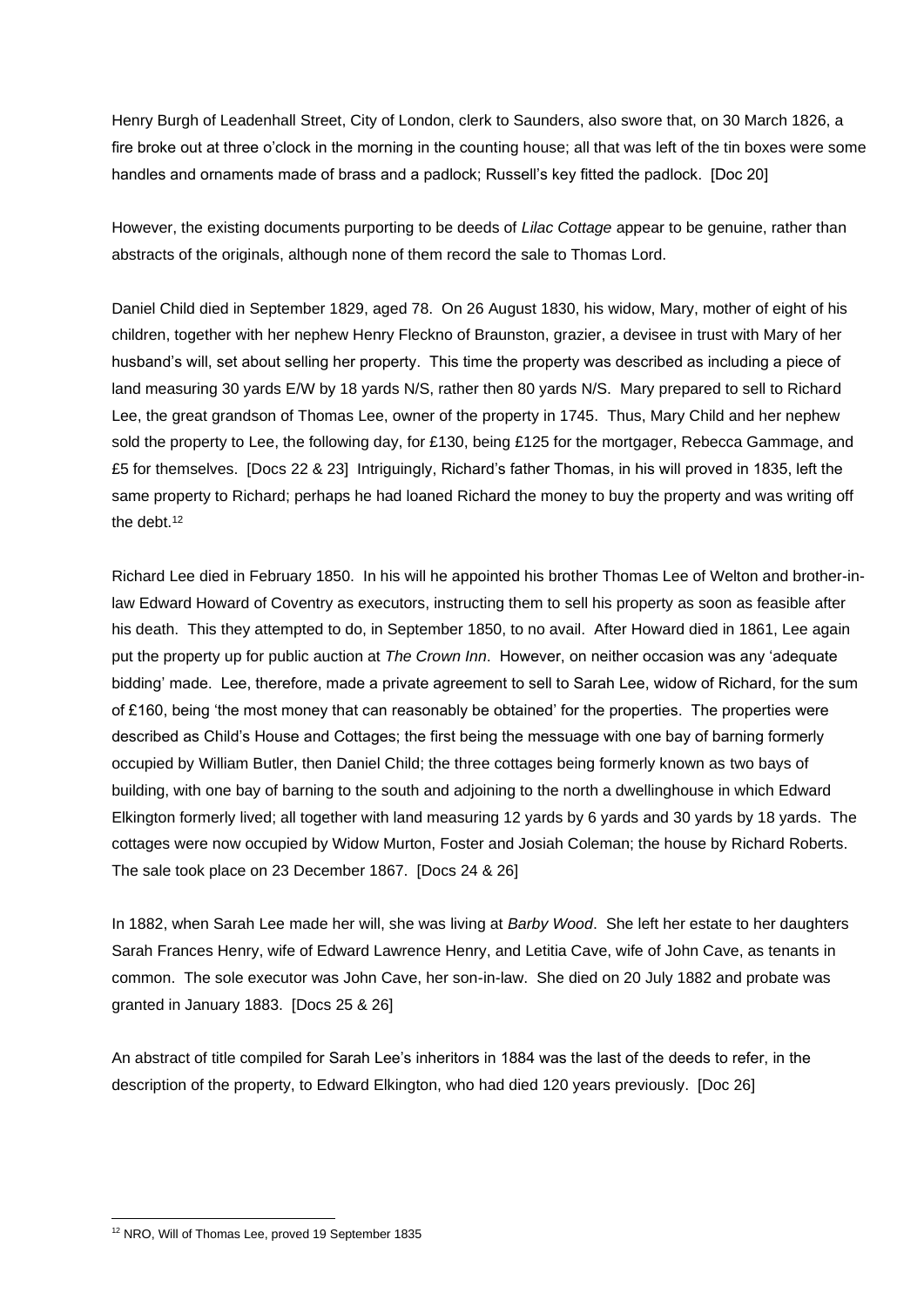#### **8 1884 to 1964**

When Sarah Lee's daughters, together with their husbands, sold her property in 1884, the Henrys were living in Lewisham, where Edward was a 'chemist and druggist'. The Caves had been living at *Barby Wood*, but were now living in Church Lawford, where John was a farmer and grazier. Before signing the transfer document, each of the women was interviewed by a 'perpetual commissioner for taking acknowledgement of deeds by married Women'. They sold on 29 April to another Barby farmer and grazier, George Eagles, for the sum of £135, to be equally divided between the two couples. The tenants of the cottages were now Thomas Watts, Daniel Boffin and one unknown; Richard Roberts was still resident in Child's House. The property description did not include measurements of the land. [Doc 27]

When George Eagles made his will on 23 October 1886, he was described as being late of Little Lawford, but now of Barby. Besides his Barby property, he owned a messuage orchard and premises in Welton occupied by Thomas Frost together with a close of land in Welton called Jackson's Close. He bequeathed his property to his wife Ellen, who was then to pass it on to their daughter Mary Tryphena (later Mary Barford) and to any potential grandchildren. He was keen that the properties should be kept in 'tenantable repair' and be insured against loss due to fire. Although Eagles died the following year, his wife retained possession of the Barby property until 1905. In the 1901 census, the cottages were referred to as Eagles Cottages; the tenants were Joshua Coleman, Ann Watts and Herbert Roberts. In 1891, Ann Watts was already a tenant, with her husband and two children; the other cottages were unoccupied that year. [Docs 28 & 29]

On 17 May 1905, Ellen, in agreement with her daughter Mary, sold her four cottages to Paul Edgar Tichbone Hibbert of Ashby St Ledgers, Esquire, for £150. The tenants were now Herbert Roberts, in the house, and Middleton, Ann Watts and Rebecca Foster in the three cottages. Unlike any previous conveyance documents, this one contained a plan showing the extent of the property for sale, a plan used in several subsequent documents. Thus the four cottages joined the Ashby St Ledgers Estate, centred on Ashby St Ledgers Lodge. [Doc 29]





The whole Estate was put up for sale by auction on 25 September 1919. It was described as a 'Freehold Residential, Agricultural and Sporting Estate', amounting to about 1698 acres. The four Barby cottages formed the final lot, number 20. It was by far the smallest. It raises the question: why did Hibbert buy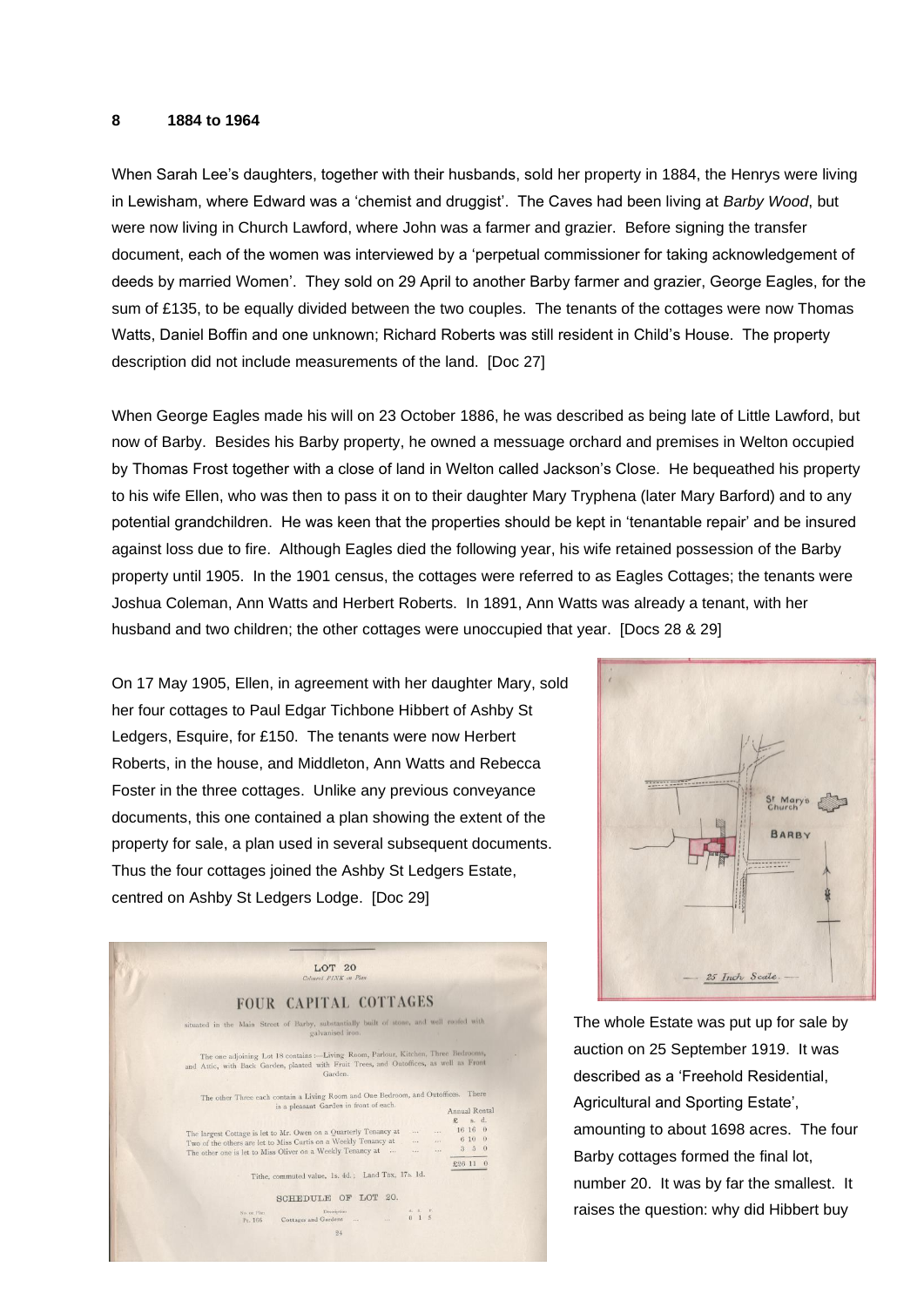the four cottages? The answer must lie in its position: it was adjacent to Lot 18, the only other Estate property in the village of Barby, known now as *The Laurels*. This was described as a 'Feeding Farm' of 182 acres 2 roods 5 perches, whereas Lot 20 consisted of 1 rood 5 perches only. Perhaps the four cottages were meant to provide accommodation for some of the labourers needed to work on the farm. [Doc 30]

This suggestion is supported by the fact that, at the time of the sale, the largest cottage was being let at 16 guineas a year to Herbert (sic) Owen, the tenant of Lot 18, the farm being let at 230 guineas. Two of the other cottages were let to Miss Curtis, whilst Miss Oliver held the fourth. The lot was entitled 'FOUR CAPITAL COTTAGES situated in the Main Street of Barby, substantially built of stone, and well roofed with galvanised iron'. [Doc 30]

The cottages were sold to Mr Charles Oswald Checkley of Charwelton Hill. They had been part of the property mortgaged by Hibbert with Walter Arthur Selby of Briddleston Hall, Northumberland, Lt Cdr in HM Royal Navy, for £10000 in 1916. This mortgage was not redeemed until 16 December 1919; hence the sale of the cottages to Checkley took place on 17 December, for the sum of £250. [Docs 30, 31 & 32]

Checkley held the cottages for 30 years until he sold them in 1949. He was now a retired farmer, living at *The Hut*, Staverton, whilst the cottages were now occupied by Messrs Flavell and Pearce and Miss Darby. He sold on 6 September to Frank Charles Banyard Smith, an engineer of Towcester, for £800. This sum suggests that Checkley had improved the properties. However, the properties were to be subjected to further improvement over the next twenty years. [Doc 33]

The day after his purchase, Smith mortgaged his new property with the Rugby Provident Permanent Benefit Building Society for £500, with surety provided by Reginald Alexander Ashby of Towcester. Three months later, on 17 December 1949, he took out a second mortgage of £150 with the same Society. Both mortgages were at the rate of 5% and were paid off on 9 September 1955. The following day, Smith took out a new mortgage with the Rugby Building Society for £750 at 5% interest. The property was now described as *Lilac Cottage*, a conversion of the property purchased on 6 September 1949. [Docs 33- 37]

During this period, Smith made alterations to the cottages, with planning permission granted on 25 February 1954. Details are not available, other than that a new entrance with gates was required to be 12 feet from the highway. An application for an improvement grant was made later that year, with the grant of £395 being paid in November 1955. Conditions attached to the grant were: that an appropriate proportion of it should be repaid if the property was no longer let to a tenant; and that the rent for the cottage, which was dependent on the value of Smith's contribution to the improvements, should be no more than 17s 10d per week. The most recent tenant, Mrs Napier, had been paying 5s 6d per week, so the alterations were quite substantial. [Doc 51]

Smith took out a further mortgage, for £500, on 24 August 1960. Both this and the mortgage taken out on 10 September 1955 were paid off on 21 July 1964. [Docs 37 & 38]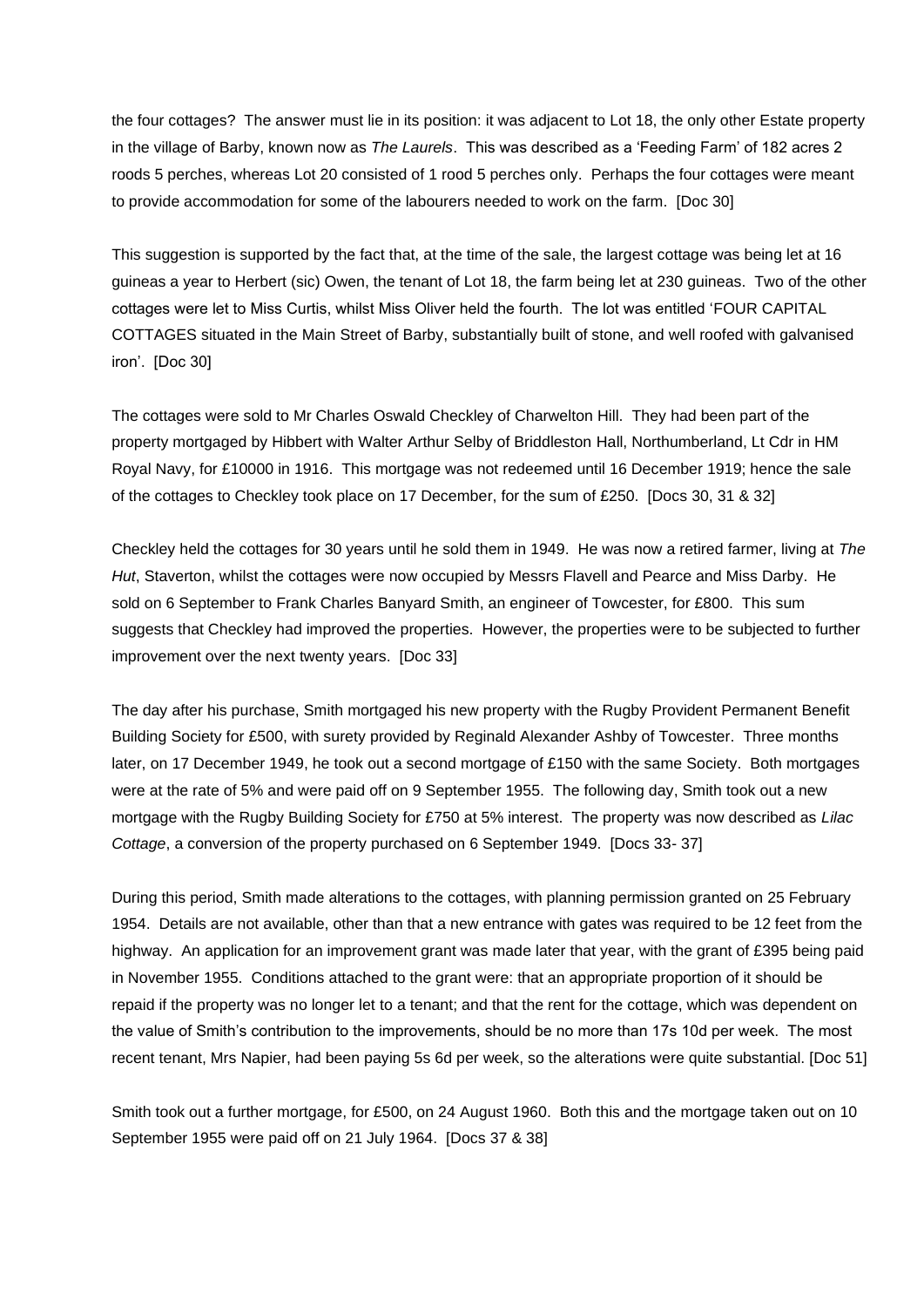#### **9 A MEMOIR**

Smith's son, David, has given Barby Local History Group an account of his Barby days. He moved into *Lilac Cottage* in 1950, after completing his school year in Towcester; his parents and siblings had moved in late in 1949. David reports that the property was bought at auction; the house needed substantial work before the family could move in: like many village properties it had been condemned as unfit for human habitation. His father set to work with some friends and installed an indoor water tap and a back boiler; there was a large bread oven beside the front door, but also brambles growing in the kitchen. David and his siblings all experienced strange events involving doors slamming in the night, scared cats and ghosts seen and felt - not only human ones, but also a noisy horse and cart. The house was haunted.

The three cottages were occupied by Henry Flavel, Jess & Ann (known as Dot) Pearce and Miss Darby, a 'character' who was generally watched over by Joan Middleton. Each cottage had a chimney and an outhouse containing a bucket toilet and coalstore; the tenants shared a water tap outside Flavel's cottage, where Jess was often to be seen washing himself. Before Smith installed the indoor tap, the residents of the house were obliged to use this same tap, the indoor wells having been covered over. The buckets created fertile soil which produced wonderful plums. During the major reconstruction which took place in 1955, the three cottages were demolished, being replaced by a garage and workshop and a space where Flavel's cottage had been, giving access to the back yard secured by gates. The Flavels and Pearces were rehoused in newly-built council houses, but David does not recall where Miss Darby was rehoused.

Part of the reconstruction of the house involved stripping off the roof, which had consisted of a wooden framework over thatch, supporting thick corrugated iron. It was thus steeply sloped and was able to accommodate a third storey. Mr Smith was tall, over 6' in height, so he increased the height of the groundfloor rooms by digging downwards, discovering no foundations but a covered well. A bay window was added to the front elevation. The building work was carried out by Bill Cockerill, some of whose family can be seen in the photo of the building site.

Mr Smith replaced the front garden hedge with a stone wall, designing gates which the village blacksmith, Tom Mason, made.



The mortgage taken out in 1960 was for investment in the vending machine business which Mr Smith had set up with a pair of friends from Kilsby. When he redeemed this mortgage, he was disappointed to be told by his building society that the large parcel of deeds which he had seen in 1949 had been disposed of, because they were no longer necessary; he remembered the oldest of these as being the permission granted by the Bishop of Peterborough for the building of a house, which cost £38.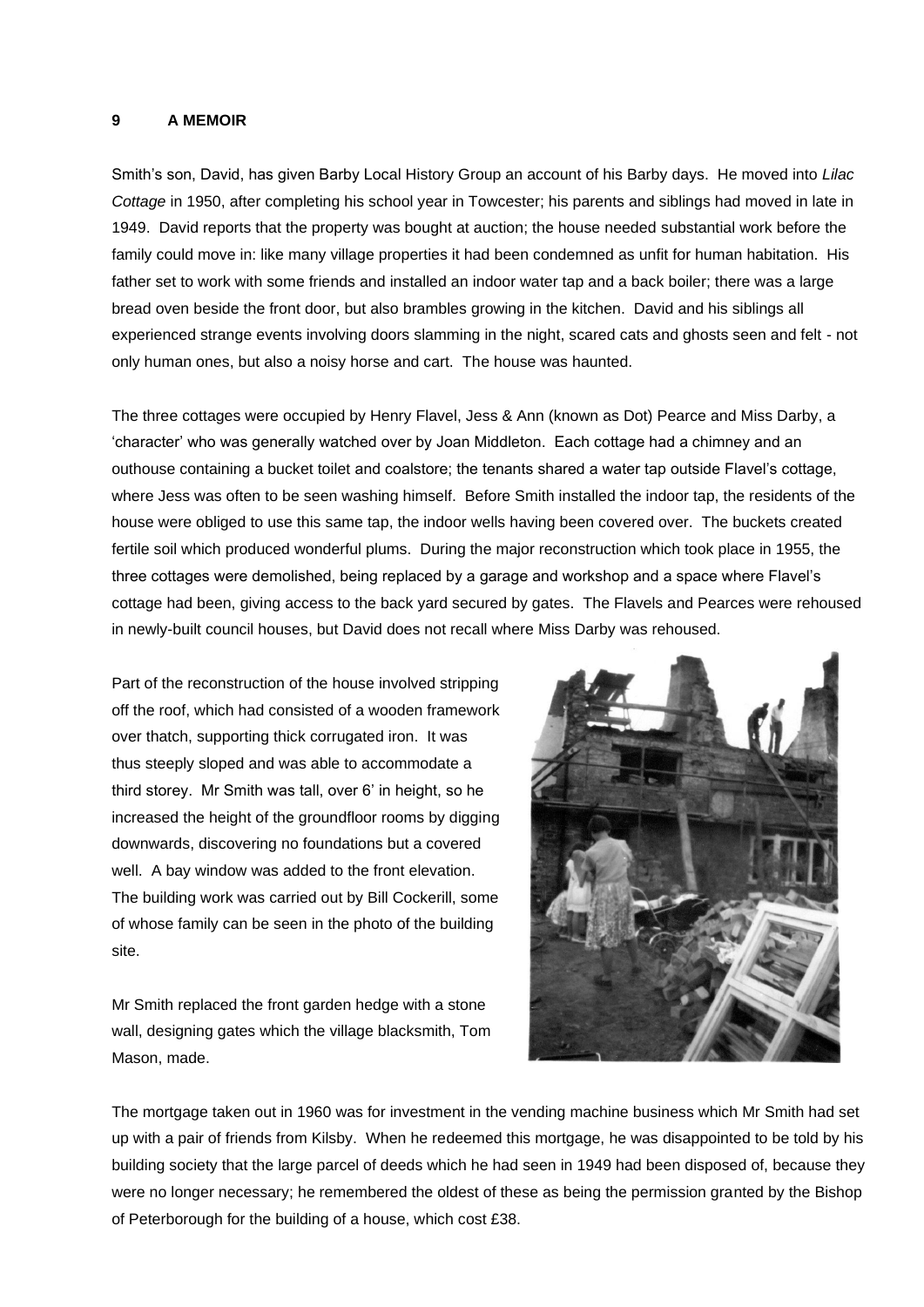

Photos of *Lilac Cottage* taken in 1955 (above) and in 1957 (left) Courtesy of David Smith

#### **10 1964 to 1977**

On 22 July 1964, Smith sold *Lilac Cottage* to Anthony Truman Morgan, a company representative, and his wife Elizabeth Carole Morgan, both of Flat 79, Kenilworth Court, Leamington Road, Coventry, for £4200, another reflection of the value of the conversion of the properties he had bought in 1949. [Doc 39]

The Morgans mortgaged their property the same day, for £3700, with the Rugby Building Society and took out an additional mortgage on 8 March 1965 for £460. They made further alterations to the property before both mortgages were redeemed on 30 June 1967, when they sold *Lilac Cottage* to Brian Ernest Glennie Norrie, a systems manager of 219 Waterhouse Moor, Harlow, for £8250. [Docs 41, 43 & 50]

The property was again mortgaged with the Rugby Building Society on 30 June 1967 for £4750. Twelve months later, on 29 June 1968, Norrie sold the property for £8500 to Geoffrey Howard Walter, a chartered engineer, and his wife Frances Mary Hilda Walter, both of 29 Watford Road, Crick. [Docs 44 & 46]

Mr & Mrs Walter took out a mortgage with the Rugby & Warwick Building Society for £6000 on 29 June 1968 at 7<sup>1</sup> /8%; and a further mortgage, for £250 at the same rate, on 13 July 1972. Both these were redeemed on 17 April 1983. [Docs 47 & 48]



In 1977, the owner of *Fairholme Farm*, Alexander Rippingham,

decided to sell his property in parts. He sold to the Walters a small 'piece or parcel of land' adjacent to *Lilac Cottage*, delineated in red on an undated accompanying plan. The purchasers were required to construct a 'stock proof fence on the southern boundary' between the points marked A and B on the plan. [Doc 49]

Thus *Lilac Cottage* could be transformed into the U-shaped building that exists today.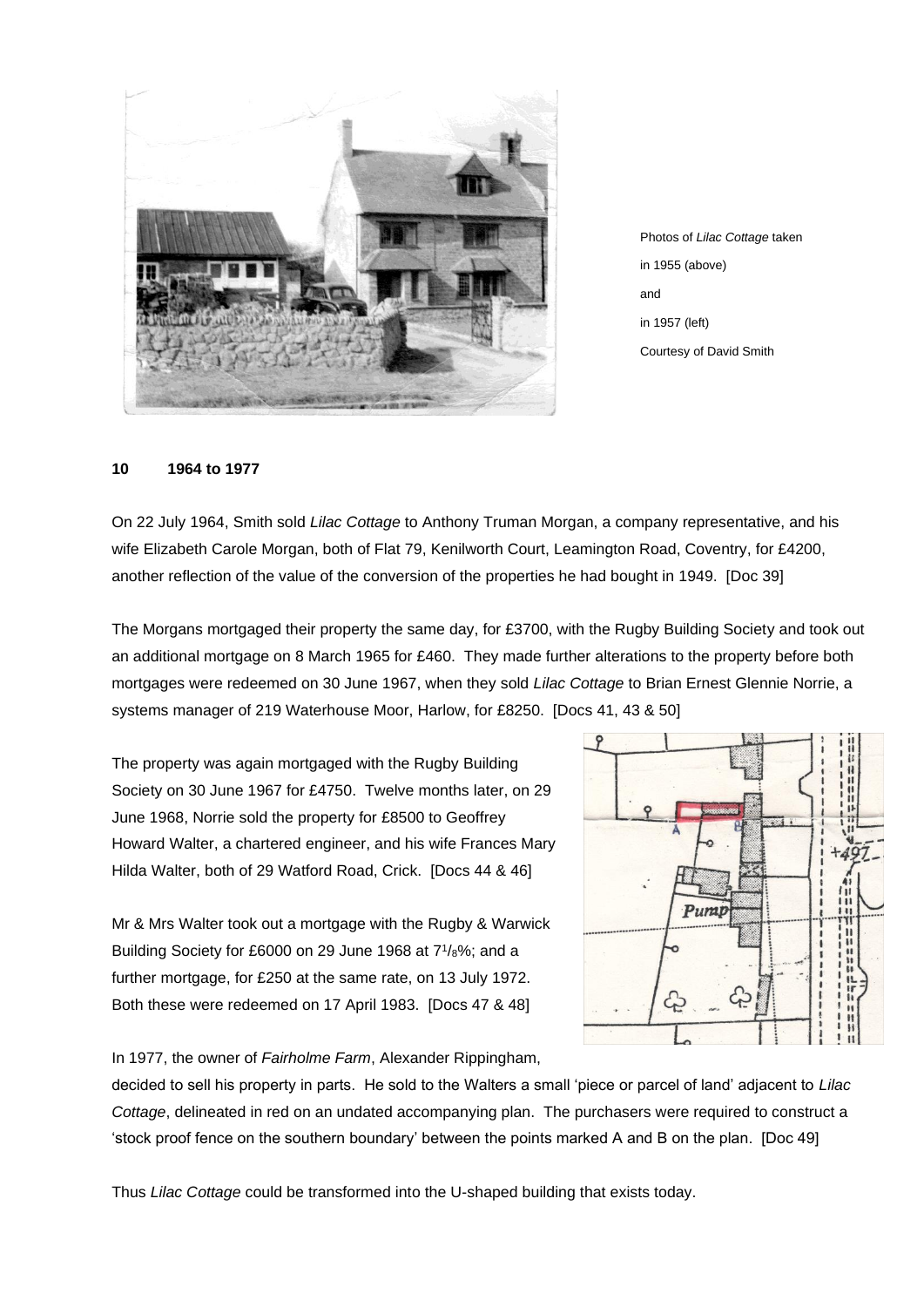## **APPENDIX**

| Doc 1  | 5 June 1745       | Conveyance of a property from Thomas Lee to Edward Elkington                                                                                                                                                    |  |
|--------|-------------------|-----------------------------------------------------------------------------------------------------------------------------------------------------------------------------------------------------------------|--|
| Doc 2  | 6 October 1747    | Indenture between Edward Elkington and John Wilson                                                                                                                                                              |  |
| Doc 3  | 22 May 1745       | Attested copy of the discharge given by Mrs Edmonds to Mr Lee                                                                                                                                                   |  |
| Doc 4  | 7 October 1747    | Counterpart of a release of a messuage, a bay of barning and a plot or piece of ground in Barby<br>Mr Edwd Elkington to Mr John Wilson                                                                          |  |
| Doc 5  | 1762              | Harris<br>Northton Clay & Cartwright<br>Elkington                                                                                                                                                               |  |
| Doc 6  | 10 June 1761      | Feoffment<br>Mr Elkington to Mr Butlin                                                                                                                                                                          |  |
| Doc 7  | 30 November 1763  | Mortgage Mr Wilson to Mr Holled                                                                                                                                                                                 |  |
| Doc 8  | 11 August 1773    | Feoffment and Mr Holled's assigment of a term of 1000 years to Wm Pittom<br>in trust attend the inheritance Mr John Wilson to Mr Thomas Pittom                                                                  |  |
| Doc 9  | 22 July 1785      | A mortgage of premises at Barby; Mrs Butlin to Mrs Bennett £40                                                                                                                                                  |  |
| Doc 10 | 5 October 1793    | Assignment of a mortgage for servicing sixty five pounds & interest<br>Mrs Mary Burbury by direction of Mrs Butlin to Mr John Cosby                                                                             |  |
| Doc 11 | 21 August 1790    | Assignment of mortgage with further charge upon premises at Barby<br>Mrs Bennett by direction of Mrs Butlin to Mrs Mary Burbury £60                                                                             |  |
| Doc 12 | 29 September 1796 | Lease for a year<br>Mrs Eliz Butlin and Mr William Butlin to Mr Daniel Child and trustee                                                                                                                        |  |
| Doc 13 | 30 September 1796 | Conveyance of a house and piece of ground in Barby with assignment of a<br>mortgage term in trust to attend the inheritance<br>£85<br>Mrs Elizabeth Butlin and Mr William Butlin to Mr Daniel Child and trustee |  |
| Doc 14 | 25 March 1805     | Mortgage for securing £100 and lawful interest on several premises at Barby<br>Mr Daniel Child and trustees to Mr Richard Pittom                                                                                |  |
| Doc 15 | 20 April 1803     | Feoffment of a messuage cottage or tenement and buildings and plot piece<br>or parcel of ground at Barby<br>Mr Thomas Pittom to Mr Daniel Child and his trustee                                                 |  |
| Doc 16 | 1814              | Northton, Hall & Child                                                                                                                                                                                          |  |
| Doc 17 | 22 April 1819     | Copy of attested copy of mortgage from Mr Daniel Child and others to Robert Russell esquire<br>and the Revd John Birdsall for securing £1000 & interest                                                         |  |
| Doc 18 | 30 December 1823  | Mr Daniel Child & others to Trustees<br>Lease for a year                                                                                                                                                        |  |
| Doc 19 | 31 December 1823  | Release in trust to sell of premises in Barby for securing £100 and interest<br>to Miss Rebecca Gammage; Mr Daniel Child & others to Trustees                                                                   |  |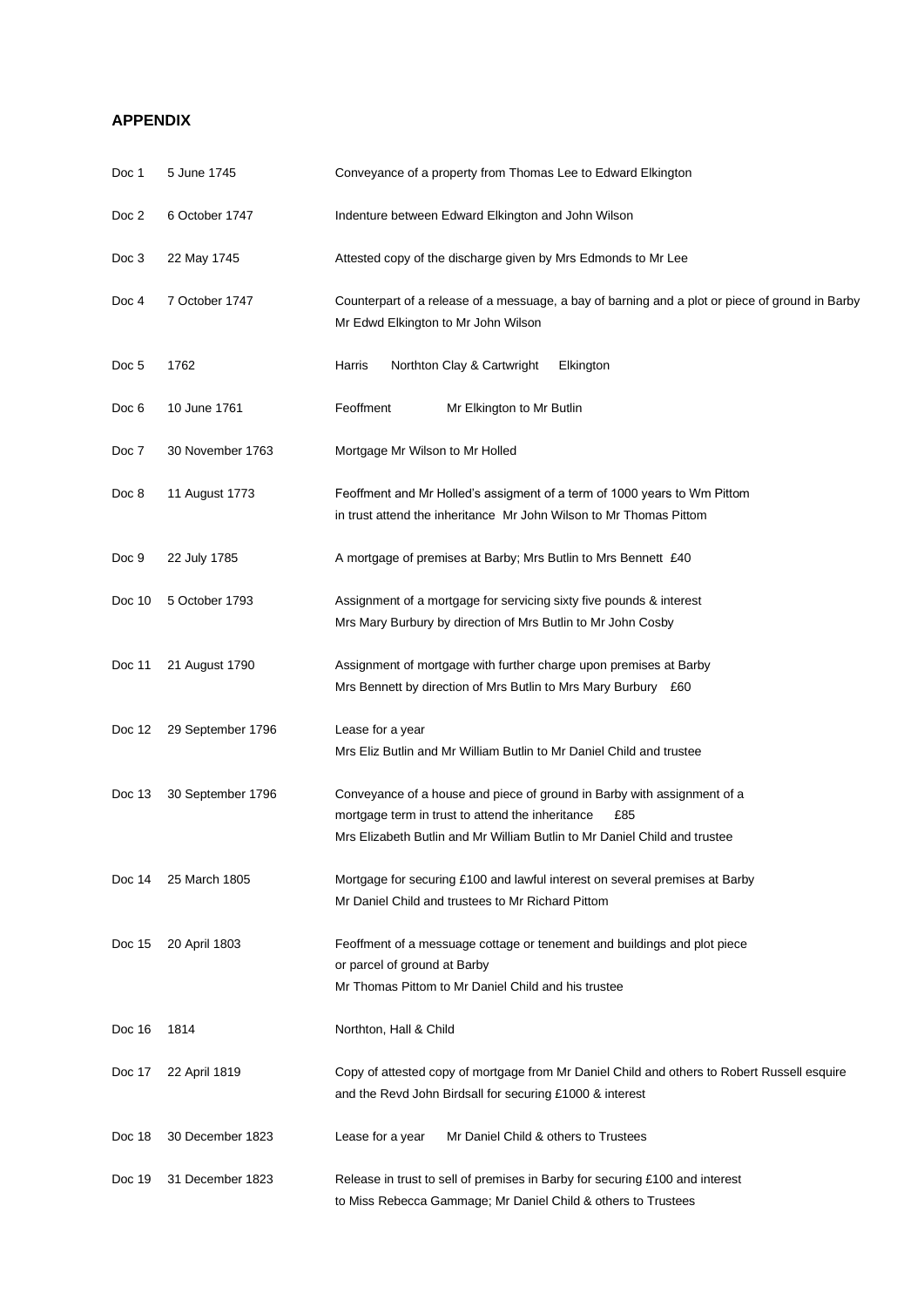| Doc 20 | 1827                     | Child's title                        | Affidavit of destruction of deeds by fire                                                                                                                                                             |
|--------|--------------------------|--------------------------------------|-------------------------------------------------------------------------------------------------------------------------------------------------------------------------------------------------------|
| Doc 21 | 11 May 1830              | <b>Administration to Wm Clarke</b>   |                                                                                                                                                                                                       |
| Doc 22 | 26 August 1830           | Lease for year                       | Mrs Child & others to Mr Richard Lee & trustee                                                                                                                                                        |
| Doc 23 | 27 August 1830           |                                      | Release of two messuages and premises in Barby<br>Assignment of two terms of years therein to attend<br>Mrs Child & others to Mr Richard Lee & trustee                                                |
| Doc 24 | 23 December 1867         |                                      | Conveyance of four messuages cottages and premises at Barby in the county of Northampton<br>The surviving devisee in trust for sale under the will of the late Mr Richard Lee to Mrs Sarah Lee        |
| Doc 25 | 10 Jan 1883              |                                      | Attested copy of Probate of the will of Sarah Lee dec                                                                                                                                                 |
| Doc 26 | 1884                     |                                      | Abstract of the title of the devisees under the will of Mrs Sarah Lee dec to four messuages<br>cottages or tenements and premises situate at Barby in the county of Northampton                       |
| Doc 27 | 29 April 1884            | county of Northampton                | Conveyance of four messuages cottages or tenements and premises situate at Barby in the<br>Mr & Mrs E L Henry and Mr & Mrs J Cave to Mr George Eagles                                                 |
| Doc 28 | 23 October 1886          | Copy will of Mr George Eagles        |                                                                                                                                                                                                       |
| Doc 29 | 17 May 1905              |                                      | Conveyance of four cottages in Barby Northamptonshire<br>Mrs Ellen Eagles and another to PET Hibbert Esq                                                                                              |
| Doc 30 | 25 September 1919        | Ashby St Ledgers estate]             | Major PET Hibbert to Mr Charles Oswell (sic) Checkley Lot 20 [Particulars in sale of                                                                                                                  |
|        | Doc 31 19 September 1919 | <b>Barby Cottages</b>                | Lot 20<br>Abstract ot the title of PET Hibbert Esq                                                                                                                                                    |
|        | Doc 32 17 December 1919  | of Northampton                       | Conveyance of a messuage or dwellinghouse and three cottages situate at Barby in the county<br>PET Hibbert Esq to Mr Chas Oswald Checkley                                                             |
|        | Doc 33 6 September 1949  |                                      | Conveyance of four cottages situate at Barby in the county of Northampton<br>Mr Charles Oswald Checkley to Mr Frank Charles Banyard Smith                                                             |
|        | Doc 34 7 September 1949  | £500 and interest [& discharge 1955] | Mortgage of four cottages situate at Barby in the county of Northampton to secure the sum of<br>FCBS with the Rugby Provident Permanent Benefit B Soc                                                 |
|        | Doc 35 17 December 1949  |                                      | Further mortgage of four cottages situate at Barby in the county of Northampton to secure the<br>sum of £150 and interest [& discharge 1955]<br>FCBS with the Rugby Provident Permanent Benefit B Soc |
|        | Doc 36 17 Decamber 1949  | the county of Northampton            | Abstract of title of Mr Charles Oswald Checkley to four cottages and premises situate at Barby in                                                                                                     |
|        | Doc 37 10 September 1955 |                                      | Mortgage of FCBS with the Rugby B Soc of freehold property Lilac Cottage Barby in the county<br>of Northampton [& discharge 1964] £750                                                                |